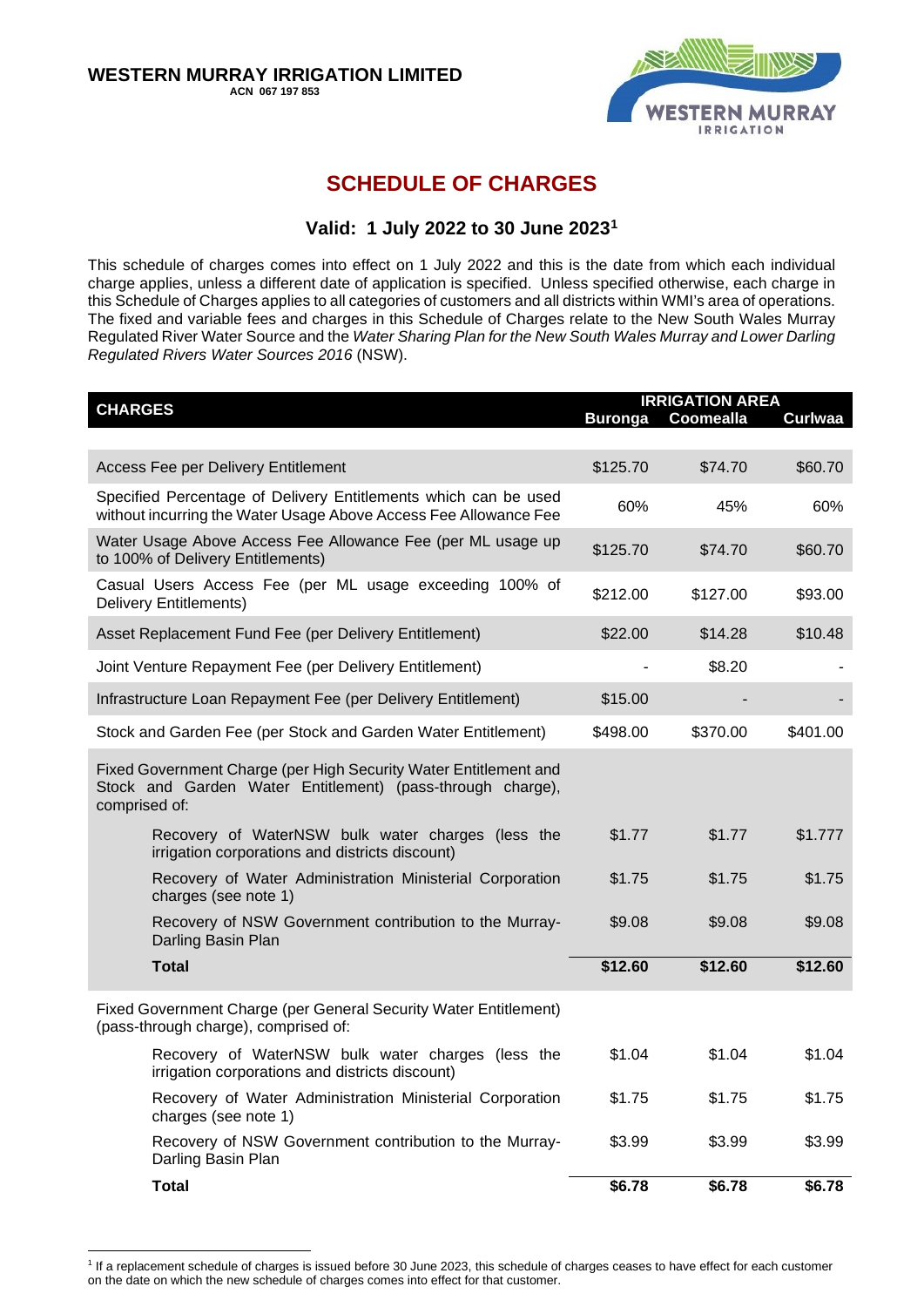| <b>CHARGES</b>                                                                    | <b>IRRIGATION AREA</b> |                  |                |  |
|-----------------------------------------------------------------------------------|------------------------|------------------|----------------|--|
|                                                                                   | <b>Buronga</b>         | <b>Coomealla</b> | <b>Curlwaa</b> |  |
|                                                                                   |                        |                  |                |  |
| Variable Government Charge (per ML usage) (pass-through<br>charge), comprised of: |                        |                  |                |  |
| Recovery of WaterNSW usage charges                                                | \$3.08                 | \$3.08           | \$3.08         |  |
| Recovery of Water Administration Ministerial Corporation<br>charges (see note 2)  |                        | \$1.08           | \$1.08         |  |
| Recovery of NSW Government contribution to the Murray-<br>Darling Basin Plan      | \$1.94                 | \$1.94           | \$1.94         |  |
| <b>Total</b>                                                                      | \$6.10                 | \$6.10           | \$6.10         |  |
| Membership Levies Fee (per Water Entitlement) (excluding GST)                     | \$0.37                 | \$0.37           | \$0.37         |  |
| Additional Water Fee - Fee for Service - (per ML)                                 | \$1,200.00             | \$1,200.00       | \$1,200.00     |  |

maximum termination fee of 10 times the customer's relevant infrastructure access fee for the financial year in which the termination application was made, plus (if applicable) a charge related to any dedicated infrastructure exclusively used by the customer that will no longer be used by the customer after termination, plus GST.

WMI will charge a customer a

In particular circumstances, (certain contracts relating to capital works) an additional fee may be payable (see rule 73, *Water Charge Rules 2010*).

Connection / Disconnection Fee

Termination Fee (see note 3)

This charge will be determined based on the recovery of reasonable costs incurred at the time of connection or disconnection.

#### **Notes**

- 1. This charge is comprised of the following charges levied on WMI: Water Administration Ministerial Corporation Murray-Darling Basin Authority entitlement charge where the Murray-Darling Basin Authority customer has a meter and where no floodplain harvesting regulation has been made in respect of the relevant water source and the Water Administration Ministerial Corporation entitlement charges for regulated rivers where no floodplain harvesting regulation has been made in respect of the relevant river valley.
- 2. This charge is comprised of the following charges levied on WMI: Water Administration Ministerial Corporation Murray-Darling Basin Authority water take charge where no floodplain harvesting regulation has been made in respect of the relevant water source and the Water Administration Ministerial Corporation water take charges for regulated rivers where no floodplain harvesting regulation has been made in respect of the relevant river valley.
- 3. WMI will calculate the Termination Fee in accordance with Part 10 of the *Water Charge Rules 2010* (Cth) after a customer gives notice of their termination, or when WMI terminates a customer's right of access or drainage right in accordance with the General Conditions. This Termination Fee will form part of the Termination Information Statement given to the customer.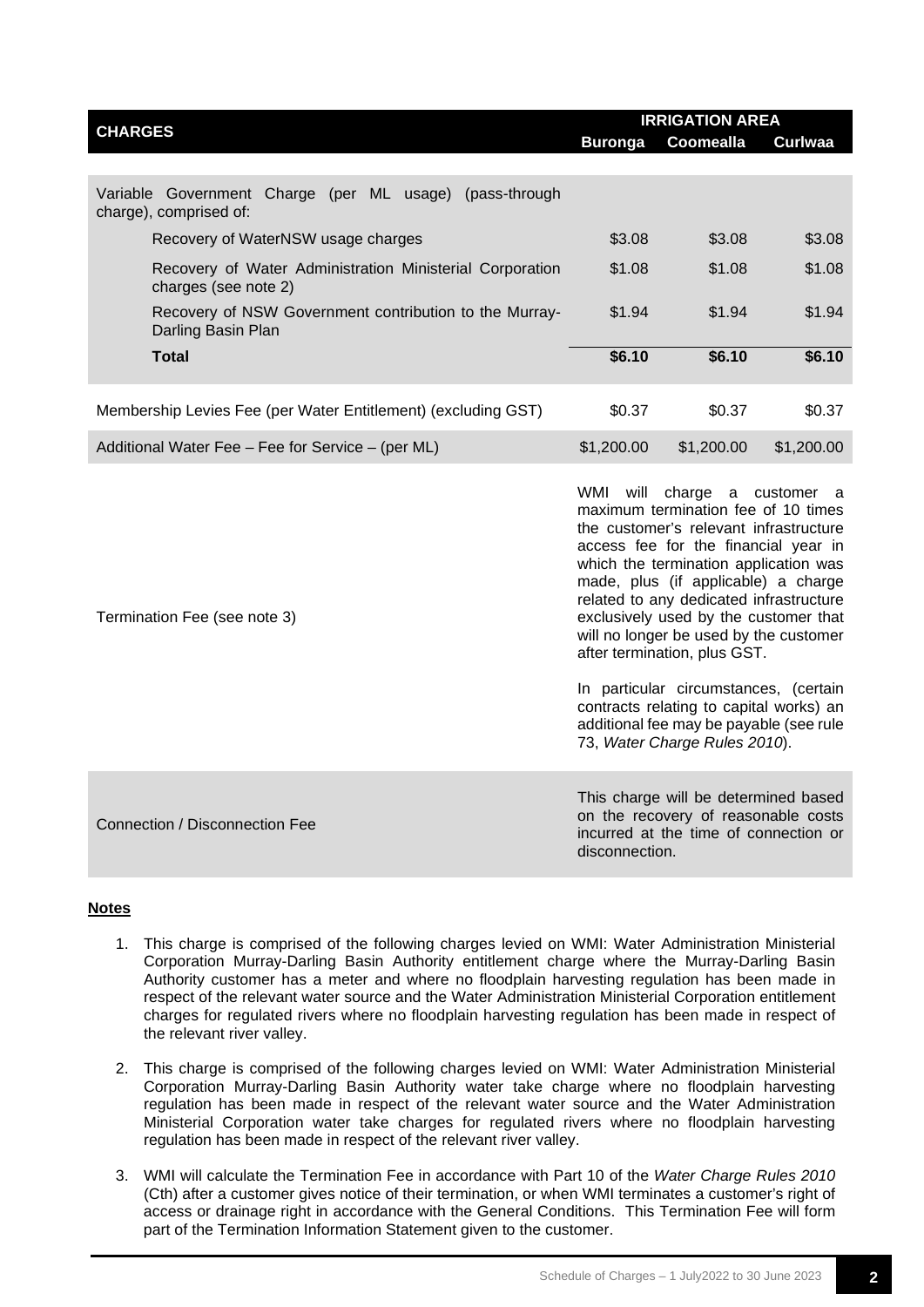4. All fixed and variable fees and charges set out above as applicable to a certain Irrigation Area (that is, Buronga, Coomealla or Curlwaa) are payable by the customers whose Landholdings are in the relevant Irrigation Area.

## **DESCRIPTION OF INFRASTRUCTURE SERVICES FOR THE ABOVE CHARGES**

| <b>Charges</b>                                                                                                                  | Description of service relating to the charge                                                                                                                                                                                                                                                                                                                                                                                                                                                                                                                                                                                                |
|---------------------------------------------------------------------------------------------------------------------------------|----------------------------------------------------------------------------------------------------------------------------------------------------------------------------------------------------------------------------------------------------------------------------------------------------------------------------------------------------------------------------------------------------------------------------------------------------------------------------------------------------------------------------------------------------------------------------------------------------------------------------------------------|
| <b>Access Fee</b>                                                                                                               | The recovery of costs (whether recurrent or capital) incurred by WMI in relation to<br>the provision of a right of access to WMI's irrigation infrastructure for the costs of<br>operation and management of all systems. Customers pay the Access Fee per<br>Delivery Entitlement only in respect of the Specified Percentage of their Delivery<br>Entitlements (set out in the table above).                                                                                                                                                                                                                                               |
| Water Usage Above<br><b>Access Fee Allowance</b><br>Fee                                                                         | Where the customer holds at least one Delivery Entitlement, this is the amount<br>payable per megalitre for water delivered to, or taken by, the customer in a Water<br>Year (or in such other period as WMI may determine) in excess of the volume<br>represented by the Specified Percentage (set out in the table above), but not more<br>than 100%, of the customer's Delivery Entitlements held at the end of the Water<br>Year (or at the end of such other period as WMI may determine) to the extent to<br>which the customer has paid, or is taken under the General Conditions to have<br>paid, the Access Fee for the Water Year. |
| <b>Casual Users Access</b><br>Fee                                                                                               | This is the amount payable per megalitre for water delivered to, or taken by, the<br>customer in a Water Year (or in such other period as WMI may determine) to the<br>extent that the volume of water delivered to, or taken by, the customer in a Water<br>Year (or in such other period as WMI may determine) exceeds the volume<br>represented by 100% of the customer's Delivery Entitlements held at the end of<br>the Water Year (or at the end of such other period as WMI may determine),<br>including where the customer does not hold any Delivery Entitlements.                                                                  |
| <b>Asset Replacement</b><br><b>Fund Fee</b>                                                                                     | This fee is collected for the purposes of funding capital works on WMI's irrigation<br>infrastructure.                                                                                                                                                                                                                                                                                                                                                                                                                                                                                                                                       |
| Joint Venture<br><b>Repayment Fee</b>                                                                                           | This fee funds the rehabilitation of the Coomealla Irrigation Area.                                                                                                                                                                                                                                                                                                                                                                                                                                                                                                                                                                          |
| Infrastructure Loan<br><b>Repayment Fee</b>                                                                                     | This fee is collected for the purposes of repaying the cost of capital works in the<br>Buronga Irrigation Area previously undertaken.                                                                                                                                                                                                                                                                                                                                                                                                                                                                                                        |
| <b>Fixed Government</b><br>Charge - Recovery of<br>WaterNSW bulk water<br>charges                                               | Recovers the costs of on-river (bulk) water services provided by WaterNSW (pass-<br>through charge).                                                                                                                                                                                                                                                                                                                                                                                                                                                                                                                                         |
| <b>Fixed Government</b><br>Charge - Recovery of<br><b>Water Administration</b><br><b>Ministerial Corporation</b><br>charges     | Recovers the costs of government services provided by the Water Administration<br>Ministerial Corporation under water access licences that authorises the taking of<br>water from a regulated river (pass-through charge).                                                                                                                                                                                                                                                                                                                                                                                                                   |
| <b>Fixed Government</b><br>Charge - Recovery of<br><b>NSW Government</b><br>contribution to the<br>Murray-Darling Basin<br>Plan | Recovers the costs of the NSW Government's contribution to the Murray-Darling<br>Basin Authority for costs related to the Murray-Darling Basin Agreement (pass-<br>through charge).                                                                                                                                                                                                                                                                                                                                                                                                                                                          |
|                                                                                                                                 |                                                                                                                                                                                                                                                                                                                                                                                                                                                                                                                                                                                                                                              |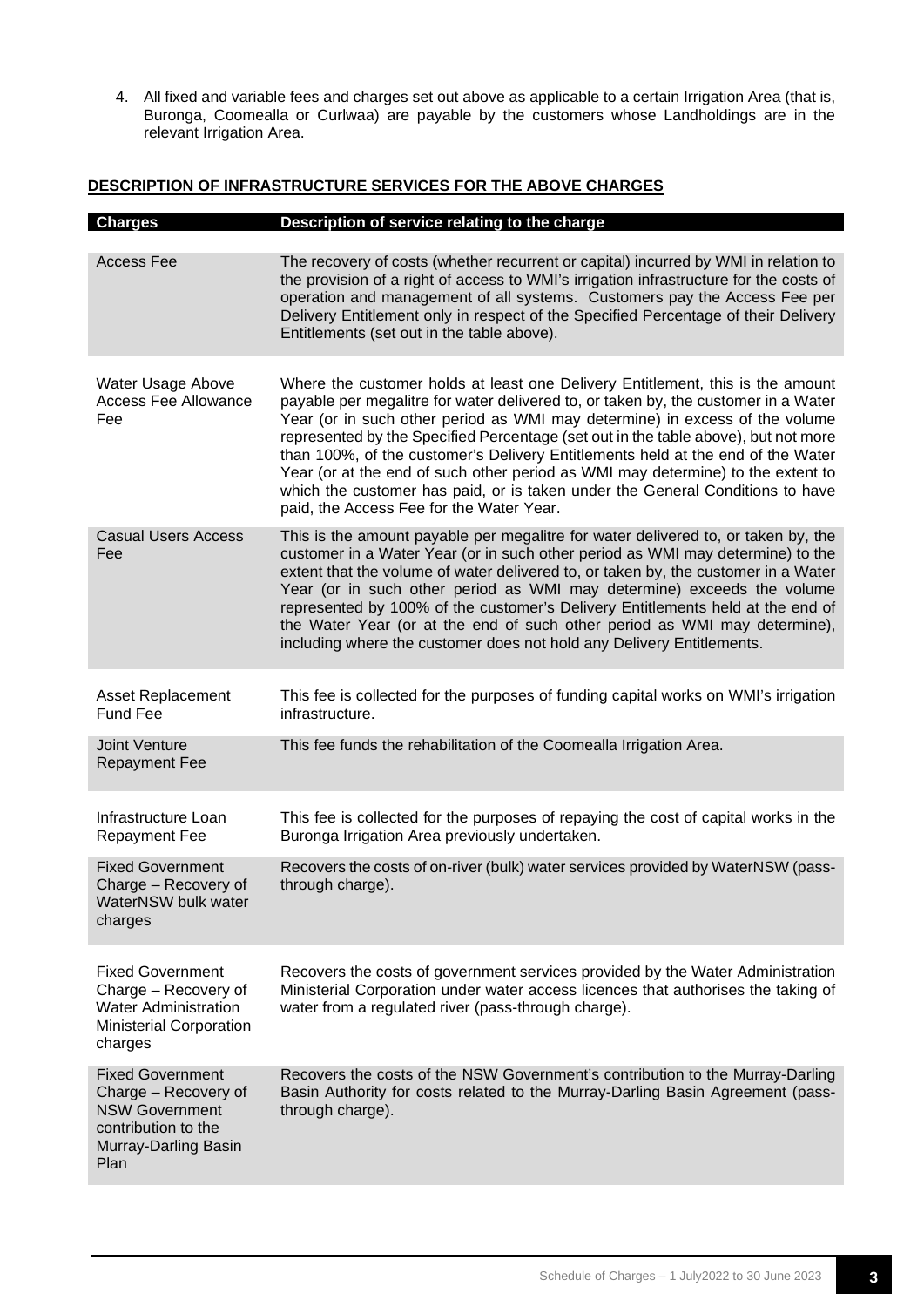| <b>Charges</b>                                                                                                                     | Description of service relating to the charge                                                                                                                                                                                                                                                                                                                                                                                                                                                                        |
|------------------------------------------------------------------------------------------------------------------------------------|----------------------------------------------------------------------------------------------------------------------------------------------------------------------------------------------------------------------------------------------------------------------------------------------------------------------------------------------------------------------------------------------------------------------------------------------------------------------------------------------------------------------|
| Variable Government<br>Charge - Recovery of<br>WaterNSW usage<br>charges                                                           | Recovers the usage costs of on-river (bulk) water services provided by WaterNSW<br>(pass-through charge).                                                                                                                                                                                                                                                                                                                                                                                                            |
| Variable Government<br>Charge - Recovery of<br><b>Water Administration</b><br><b>Ministerial Corporation</b><br>charges            | Recovers the usage costs of government services provided by the Water<br>Administration Ministerial Corporation under water access licences that authorises<br>the taking of water from a regulated river (pass-through charge).                                                                                                                                                                                                                                                                                     |
| Variable Government<br>Charge - Recovery of<br><b>NSW Government</b><br>contribution to the<br>Murray-Darling Basin<br><b>Plan</b> | Recovers the usage costs of the NSW Government's contribution to the Murray-<br>Darling Basin Authority for costs related to the Murray-Darling Basin Agreement<br>(pass-through charge).                                                                                                                                                                                                                                                                                                                            |
| <b>Membership Levies Fee</b>                                                                                                       | This charge recovers the cost of WMI's membership fees payable to NSW<br>Irrigators' Council and National Irrigators' Council.                                                                                                                                                                                                                                                                                                                                                                                       |
| Additional Water Fee -<br>Fee for Service                                                                                          | Water Allocation is allocated to customers based on their Water Entitlements<br>(usually in proportion to the volume allocated by the NSW Government to WMI's<br>water access licences) and customers can buy more Water Allocation in the<br>market if they wish. If, however, the water delivered to or taken by the customer<br>in a Water Year exceeds the volume in their Water Allocation Account, the<br>customer must pay this fee-for-service for each megalitre of Additional Water<br>delivered or taken. |

### **INVOICING**

WMI invoices its fees and charges quarterly, meaning there are four invoices for the Water Year (1 July 2022 to 30 June 2023).

The **Access Fee** will be divided evenly across the first three invoices of the Water Year.

The following fees are divided evenly across the four invoices issued for the Water Year:

- the **Asset Replacement Fund Contribution**;
- the Buronga Delivery Entitlement holders' **Infrastructure Loan Repayment Fee**;
- the Coomealla Delivery Entitlement holders' **Joint Venture Repayment Fee**;
- the **Stock and Garden Fee**;
- the **Fixed Government Charge**; and
- the **Variable Government Charge**

The following fees are levied in the final invoice issued for the Water Year:

- the **Water Usage Above Access Fee Allowance Fee**;
- the **Casual User Access Fee**;
- the **Membership Levies**; and
- the **Additional Water Fee – Fee for Service**

All other fees and charges, including Termination Fees, Connection or Disconnection Fees, are levied at the time they are incurred.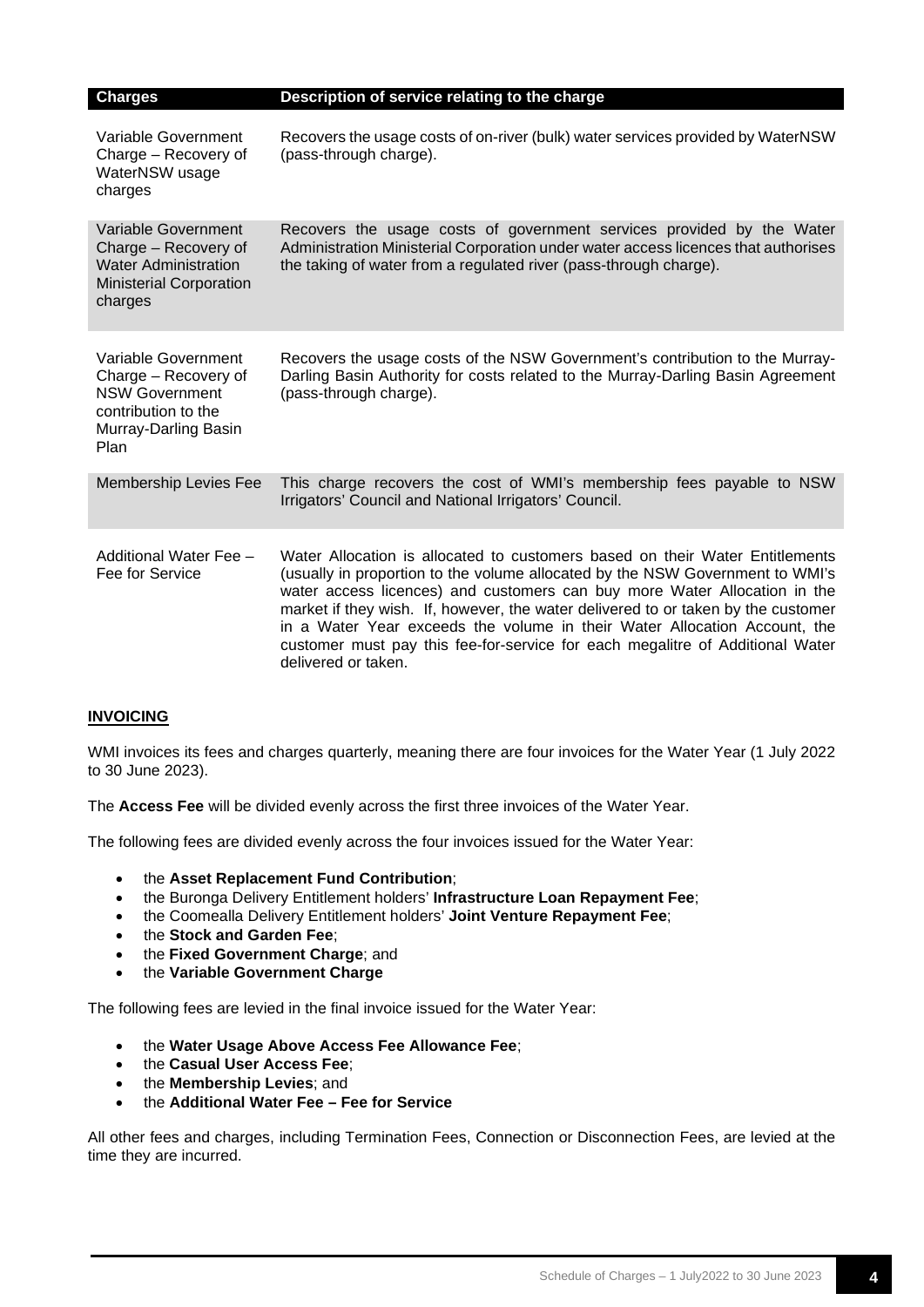### **INTEREST**

Interest will be applied to any charges that remain outstanding after the due date. The interest rate, as per section 356 of the *Water Management Act 2000* (NSW), is:

- in respect of the period from 1 January to 30 June in any year the rate that is 6% above the cash rate last published by the Reserve Bank of Australia before that period commenced; and
- in respect of the period from 1 July to 31 December in any year the rate that is 6% above the cash rate last published by the Reserve Bank of Australia before that period commenced.

#### **ENQUIRIES AND DISPUTE RESOLUTION**

If you wish to make an enquiry or wish to dispute your invoice, please contact WMI on (03) 5027 4953.

#### **HOW OUR FIXED AND VARIABLE FEES AND CHARGES ARE DETERMINED**

WMI reviews all fees and service charges annually or as required, based on budget recommendations. Generally, fixed fees and charges are determined to recover the cost of operating WMI's irrigation infrastructure. All service requests, including connection or disconnection works, are generally determined to recover the cost of the activity. Customers will be invited to give feedback during the annual fee review process. The method for giving feedback will be communicated as part of that process.

#### **HOW PASS-THROUGH CHARGES ARE DETERMINED**

#### *Recovery of WaterNSW bulk water charges – fixed and variable*

WMI sets these charges to recover WaterNSW charges at the amount set by the Independent Pricing and Regulatory Tribunal of NSW (**IPART**). IPART sets these charges every four years via a public consultation process. The legislative authority for IPART to determine these charges is section 11 and Schedule 1 of the *Independent Pricing and Regulatory Tribunal Act 1992* (NSW) and IPART's WaterNSW determinations. These charges are updated annually if necessary.

The fixed pass-through WaterNSW bulk water charges set out in this schedule of charges account for the irrigation corporations and districts discount received by WMI from WaterNSW. This discount is determined by IPART so as to reflect costs that are avoided by WaterNSW as a result of WMI carrying out certain activities (such as billing, metering and compliance, telemetry installation and data transfer) that WaterNSW would otherwise be required to carry out. The avoided costs are determined per ML of entitlement cost multiplied by the number of water entitlements held by WMI customers. To ensure that WMI customers receive the benefit of the discount, WMI calculates the discount per water entitlement held by its customers and subtracts this amount from the WaterNSW bulk water charge incurred by WMI.

#### *Recovery of Water Administration Ministerial Corporation charge – fixed and variable*

WMI sets these charges to recover Water Administration Ministerial Corporation charges at the amount set by IPART. IPART sets these charges every four years via a public consultation process. The legislative authority for IPART to determine these charges is section 11 and Schedule 1 of the *Independent Pricing and Regulatory Tribunal Act 1992* (NSW) and IPART's Water Administration Ministerial Corporation determinations. These charges are updated annually if necessary.

#### *Recovery of NSW Government contribution to the Murray-Darling Basin Authority – fixed and variable*

WMI sets these charges to recover the NSW Government's contribution to funding the Murray-Darling Basin Authority to undertake activities under the Murray-Darling Basin Agreement at the amount set by IPART. IPART sets these government charges every four years via a public consultation process. The legislative authority for IPART to determine these charges is section 11 and Schedule 1 of the *Independent Pricing and Regulatory Tribunal Act 1992* (NSW) and various IPART determinations. These government charges are updated annually if necessary.